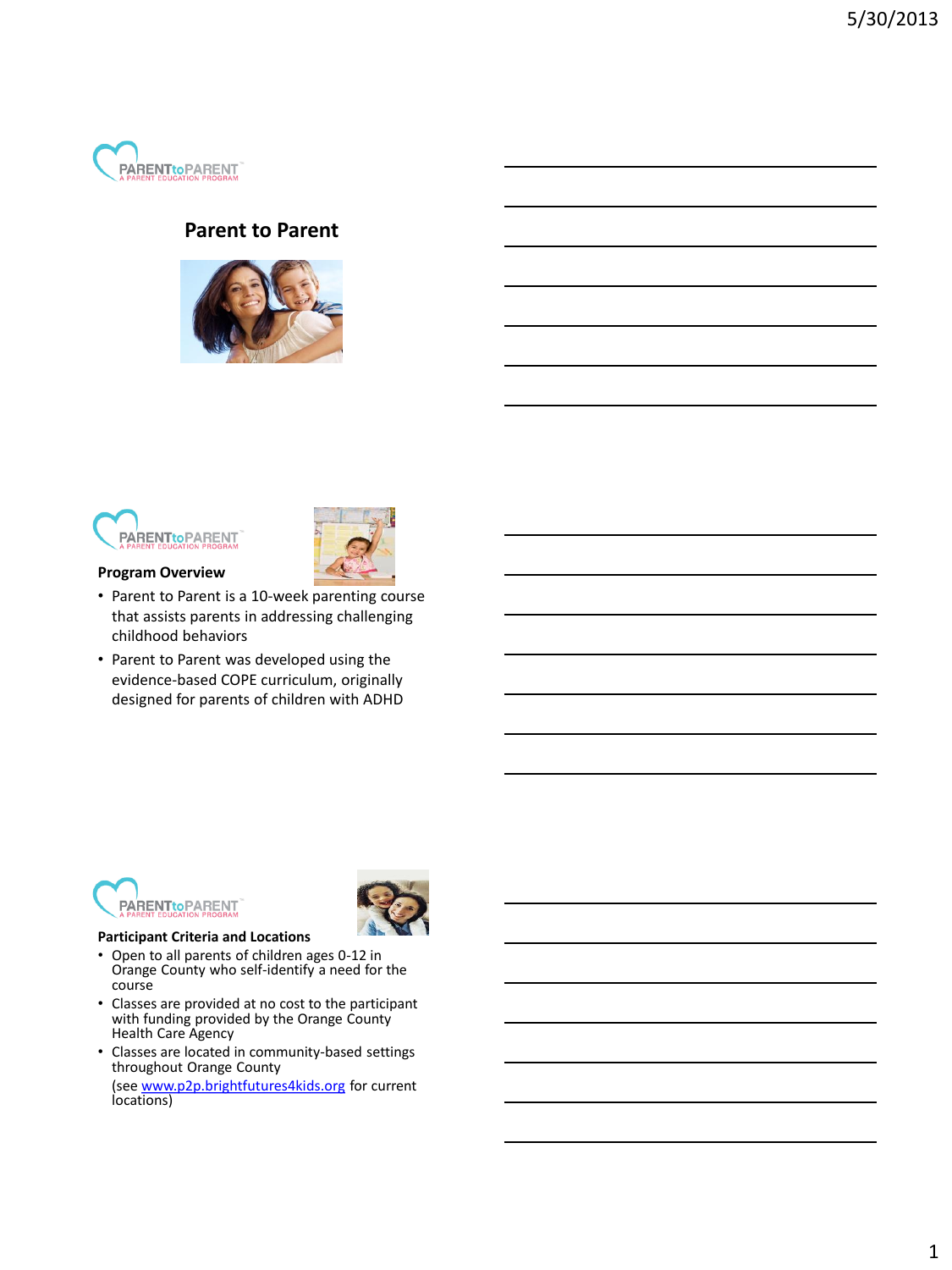## **PARENTtoPARENT**



- **Curriculum Overview**
- Once a week for 2 hours/ 10 weeks
- Parents work in a large & small group settings
- Each week short video clips are shown highlighting "parenting errors"
- After each video, sub-groups discuss the impact of the errors made and discuss the consequences and alternative strategies
- The facilitator or participants demonstrate the strategies discussed by the group
- Parents practice strategies at home





- **Curriculum Topics**
- Session 1: Introduction and Information Session
- Session 2: Strengthening Relationships • Session 3: Reducing Conflict
- Session 4: Encouraging Cooperative Transitions
- Session 5: Special Incentives I
- Session 6: Collaborative Planning I
- Session 7: Special Incentives II
- Session 8: Consequences for Serious Problems
- Session 9: Problem Solving
- Session 10: Collaborative Planning II and Closing Session





- **Outcomes**
- Parents will typically develop new skills and feel more confident about handling difficult children
- Parents will explore alternative strategies, strengthen skills, and prevent the emergence of future problems
- Parents should see positive improvements in their child's behavior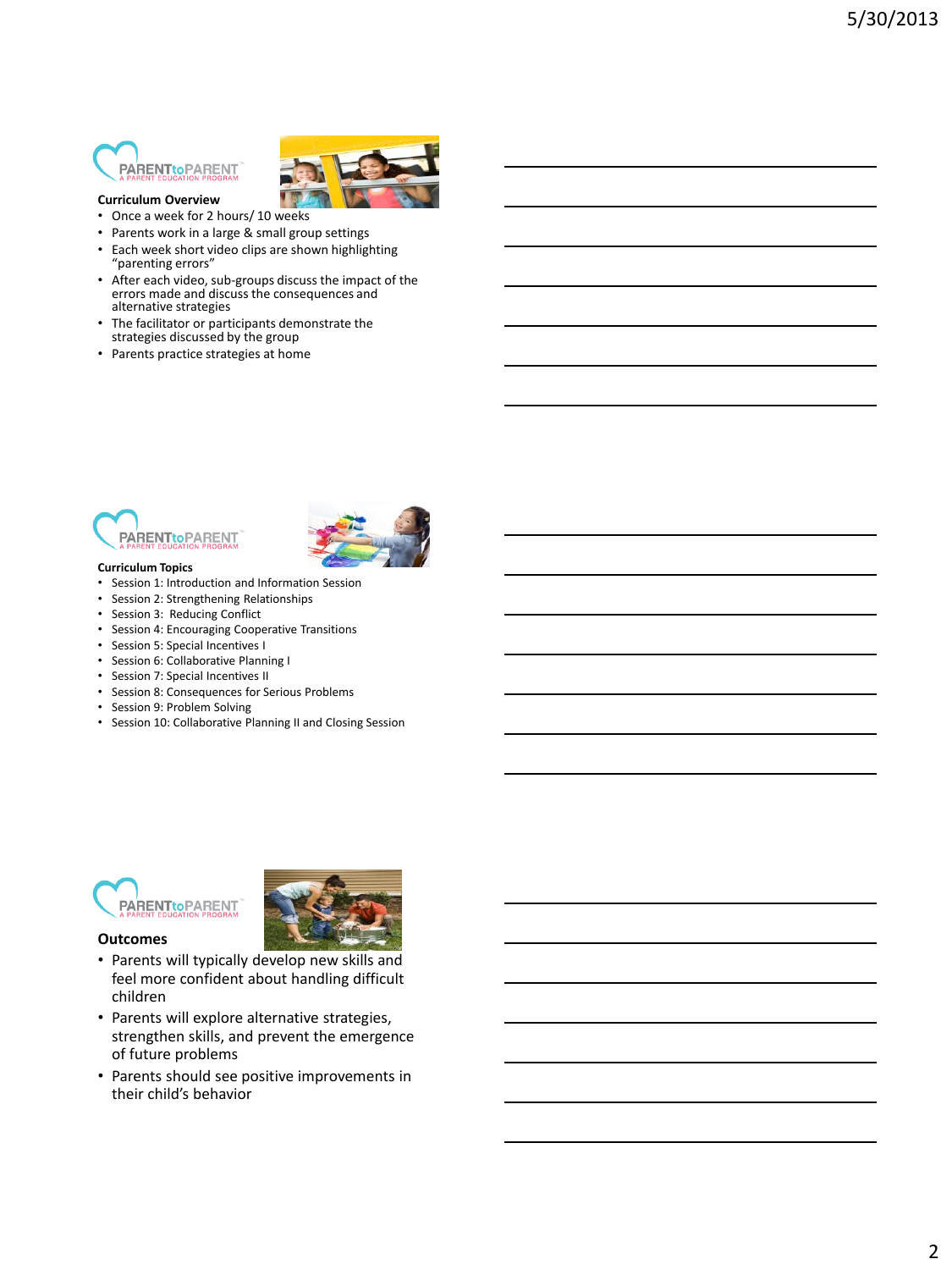





#### **First Year of Implementation (thru April 2013)**

- 912 classes (69 completed courses)
- 13,092 class attendance

**PARENTtoPARENT** 

- 2,750 unduplicated class participants
- 291 child care sessions with 2,610 children



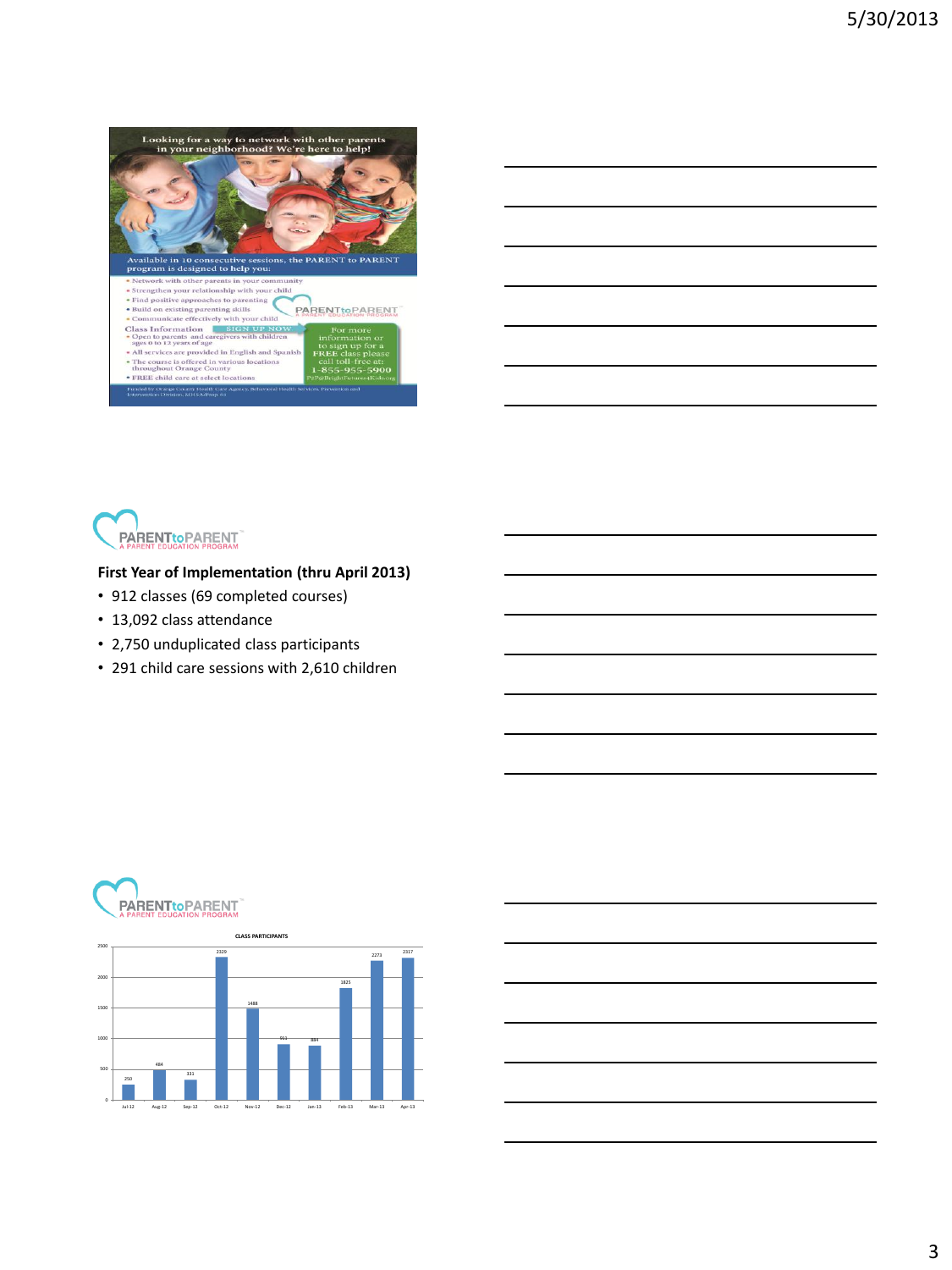

#### **COURSE PARTICIPANTS UNDUPLICATED - AGE**



Child 11-15 years TAY 16-17 years TAY 18-25 years Adult 26-39 years Adult 40-59 years Adult 60+ years Unknown





# Hispanic, Latino, or Spanish Origin<br>American Indian/Alaska Rabie<br>Alaska Malaka Rabie<br>Bilack or African American<br>Cambodian<br>Galaka<br>Kilipino<br>Japanese<br>Japanese<br>Japanese<br>Japanese<br>Japanese<br>Japanese<br>Mortean<br>Malaka Hispanian<br>Japan





First Second Third Fourth Fifth Unknown